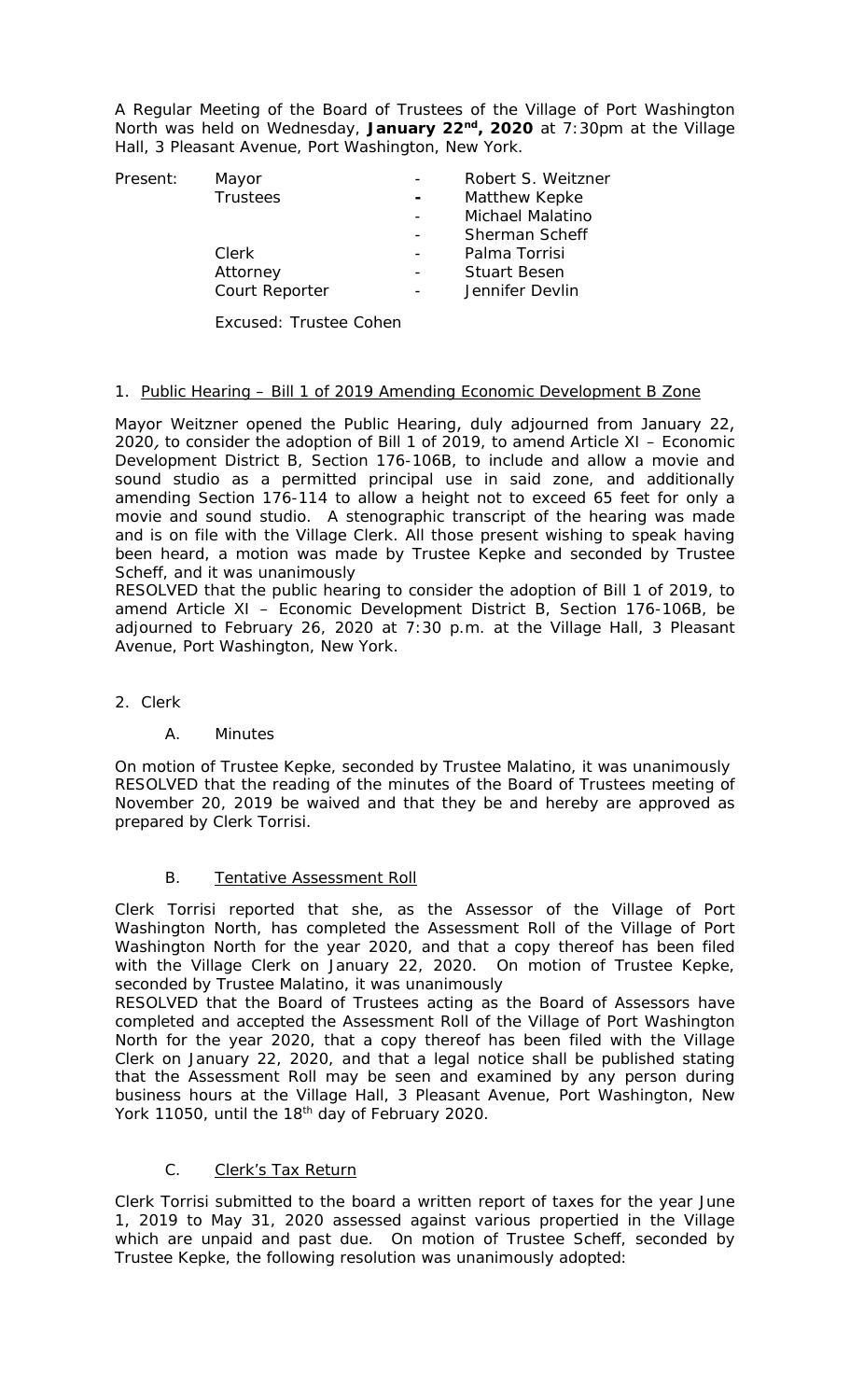WHEREAS the Village Clerk on the 22<sup>nd</sup> day of January 2020 did return and file an account of unpaid taxes to this Board for the year 2019, to wit:

#### **VILLAGE OF PORT WASHINGTON NORTH CLERK'S TAX RETURN 2019 TAXES**

JANUARY 22, 2020

| Year                                                                 | Assessed To                                                                                                                                                                                                                           | Section Block Lot Unit                    |                                    |                                                |     | \$ Amount                                                                                                                                                                                                                     |
|----------------------------------------------------------------------|---------------------------------------------------------------------------------------------------------------------------------------------------------------------------------------------------------------------------------------|-------------------------------------------|------------------------------------|------------------------------------------------|-----|-------------------------------------------------------------------------------------------------------------------------------------------------------------------------------------------------------------------------------|
| 2019<br>2019<br>2019<br>2019<br>2019<br>2019<br>2019<br>2019<br>2019 | Angelo & Filomena Gaudioso<br>Franklin Stainless Corp.<br>Maria Gannon<br>Filomena Gaudioso<br>Arthur & Merle Colchamiro<br>Tamara M. Harris Irrevoc. Trust<br>Michael & Christine Galluccio<br>Cesar & Teresa Collier<br>Ange Zurich | 4<br>4<br>4<br>4<br>4<br>4<br>4<br>4<br>5 | O<br>115<br>117<br>120<br>126<br>2 | 38<br>636<br>753<br>234<br>60<br>20<br>27<br>5 | 115 | $1,624.11 +$ Penalties<br>$112.21 +$ Penalties<br>$472.47 +$ Penalties<br>$618.64 +$ Penalties<br>$1,392.30 +$ Penalties<br>$1,693.06 +$ Penalties<br>$1,110.30 +$ Penalties<br>$1,250.56 +$ Penalties<br>$28.05 +$ Penalties |
|                                                                      |                                                                                                                                                                                                                                       |                                           |                                    |                                                |     |                                                                                                                                                                                                                               |

County of Nassau ) State of New York ) ss:

I, Palma Torrisi, Clerk of the Village of Port Washington North, Nassau County, New York, do hereby certify that the foregoing is a true and correct statement of the Tax Return of the Village of Port Washington North for the 2019 tax year as of January 22, 2020. Witness my hand and official seal of the said Village this 22<sup>nd</sup> day of January 2020.

#### \_\_\_\_\_\_\_\_\_\_\_\_\_\_\_\_\_\_\_\_\_\_ Palma Torrisi, Village Clerk

#### Seal

WHEREAS the Board of Trustees, at a meeting at the Village Hall in the Village of Port Washington North on the 22<sup>nd</sup> day of January 2020 did examine such account and did compare it with the original tax rolls and did therefore certify to the effect that they found it to be correct, a copy of which certification is affixed hereto; and

WHEREAS from the account of unpaid taxes returned by the Clerk of the Village of Port Washington North, New York, to this Board for the year 2019, the following taxes still remain due and unpaid after diligent efforts have been made to collect the same, to wit:

| Year | Assessed To                     | Section Block Lot |     |     | Unit | \$ Amount              |
|------|---------------------------------|-------------------|-----|-----|------|------------------------|
| 2019 | Angelo & Filomena Gaudioso      | 4                 |     | 38  |      | $1,624.11 +$ Penalties |
| 2019 | Franklin Stainless Corp.        | 4                 |     | 636 |      | $112.21 +$ Penalties   |
| 2019 | Maria Gannon                    | 4                 |     | 753 | 115  | $472.47 +$ Penalties   |
| 2019 | Filomena Gaudioso               | 4                 | O   | 234 |      | $618.64 +$ Penalties   |
| 2019 | Arthur & Merle Colchamiro       | 4                 | 115 | 60  |      | $1,392.30 +$ Penalties |
| 2019 | Tamara M. Harris Irrevoc. Trust | 4                 | 117 | 20  |      | $1,693.06 +$ Penalties |
| 2019 | Michael & Christine Galluccio   | 4                 | 120 | 27  |      | $1,110.30 +$ Penalties |
| 2019 | Cesar & Teresa Collier          | 4                 | 126 | 5   |      | $1,250.56 +$ Penalties |
| 2019 | Ange Zurich                     | 5                 | 2   |     |      | $28.05 +$ Penalties    |

NOW, THEREFORE, BE IT RESOLVED that this Board, pursuant to Article 14 of the Real Property Tax Law of the State of New York, determines to collect the amount of such unpaid taxes levied or assessed for the year 2019 by a tax sale in the manner and after the form and requirements as provided and prescribed by said Article, and completed subsequent to the 20<sup>th</sup> day of March 2020, but not later than June 30, 2020, in accordance with Section 1452, subdivision 4, of the Real Property Tax Law; that a copy of this resolution, certified by the Clerk shall be transmitted forthwith to the Treasurer of the Village with the account, affidavit and certificate of such unpaid taxes, and that the Village Treasurer, upon receiving such account of unpaid taxes and a certified copy of this resolution, be and hereby is authorized and directed to cause to be published in the official newspaper of the Village, once each week for three consecutive weeks, a list as shown in the tax roll with the amount of the tax, interest, fees and charges thereon, excepting therefrom such parcels of property on which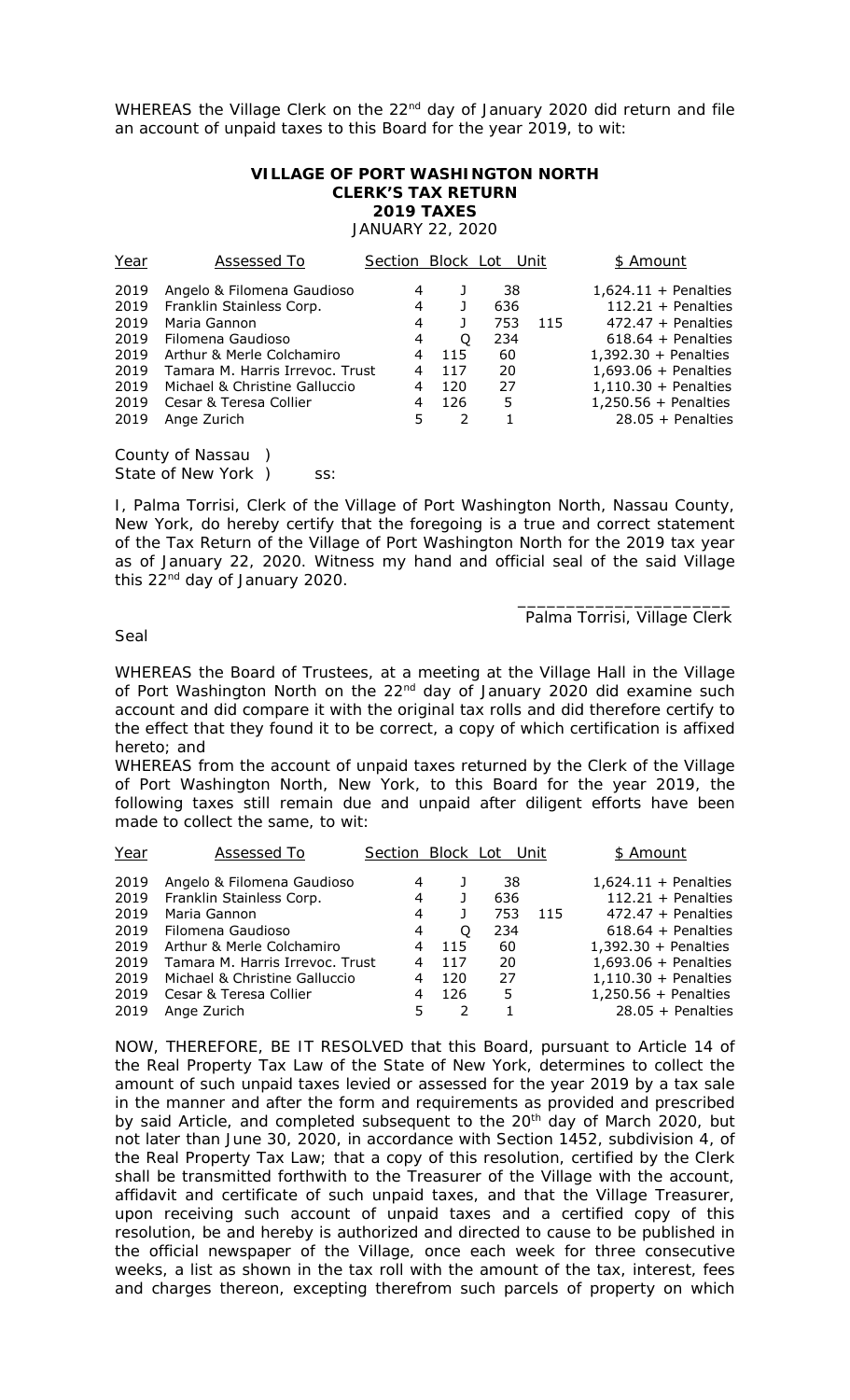the Village holds and owns one or more unredeemed certificates of tax sale; and also a notice that said real estate will, on a day to be determined by said Village Treasurer and specified in said notice, be sold at public auction at a place in said Village to be designated by said Village Treasurer, to discharge the tax, interest, fees and charges aforesaid, which may be due thereon at the time of such sale, and that the said Village Treasurer, at the time and place specified in said notice proceed with the sale of said real estate upon which such taxes are unpaid, as set forth above, and continue the same from day to day until the sale is completed; that such real estate shall be sold subject to any unpaid assessments thereon levied by the Village of Port Washington North and also subject to any unpaid tax liens purchased and held by the Village; and BE IT FURTHER RESOLVED that in all cases where no bid shall be made on a lot or parcel of land so offered for sale for any amount sufficient to pay the said tax, interest, fees and charges, the said premises shall be deemed to have been sold to and purchased by the said Village of Port Washington North.

State of New York ) County of Nassau ) ss:

We the undersigned, constituting the Board of Trustees of the Village of Port Washington North, hereby certify that we have compared the foregoing return and account of taxes for the year 2019, as submitted by the Village Clerk, with the original tax roll for the Village for the year 2019, from which such account was transcribed and find it to be correct.

> \_\_\_\_\_\_\_\_\_\_\_\_\_\_\_\_\_\_\_\_\_\_\_\_\_\_\_\_\_ Robert Weitzner, Mayor

> > Matthew Kepke, Trustee

\_\_\_\_\_\_\_\_\_\_\_\_\_\_\_\_\_\_\_\_\_\_\_\_\_\_\_\_\_

\_\_\_\_\_\_\_\_\_\_\_\_\_\_\_\_\_\_\_\_\_\_\_\_\_\_\_\_\_

\_\_\_\_\_\_\_\_\_\_\_\_\_\_\_\_\_\_\_\_\_\_\_\_\_\_\_\_\_

Michael Malatino, Trustee

Sherman Scheff, Trustee

Sworn to before me this 22<sup>nd</sup> day of January 2020

Palma Torrisi, Notary Public

\_\_\_\_\_\_\_\_\_\_\_\_\_\_\_\_\_\_\_\_\_\_\_\_\_

State of New York ) County of Nassau ) ss:

I, Palma Torrisi, Clerk of the Village of Port Washington North, Nassau County, New York, do hereby certify that the foregoing is a true and correct copy of a resolution duly adopted by the Board of Trustees of the Village of Port Washington North at a regular meeting of said Board held on January 22, 2020 at which a quorum was present. Witness my hand and official seal of the said Village this 22<sup>nd</sup> day of January 2020.

SEAL

Palma Torrisi, Village Clerk

\_\_\_\_\_\_\_\_\_\_\_\_\_\_\_\_\_\_\_\_\_\_\_\_\_\_\_\_\_\_\_\_\_\_\_

# D. Village Election

On motion of Trustee Malatino, seconded by Trustee Kepke, it was RESOLVED that Maria D'Urso, Theodore Knopp, Cindy Perdikakis, and Sandra Wright be and hereby are appointed Inspectors of Election for the 2020 General Village Election; that Sandy Becker-Hyman, Abigail Hand, Janet Knopp, Caroline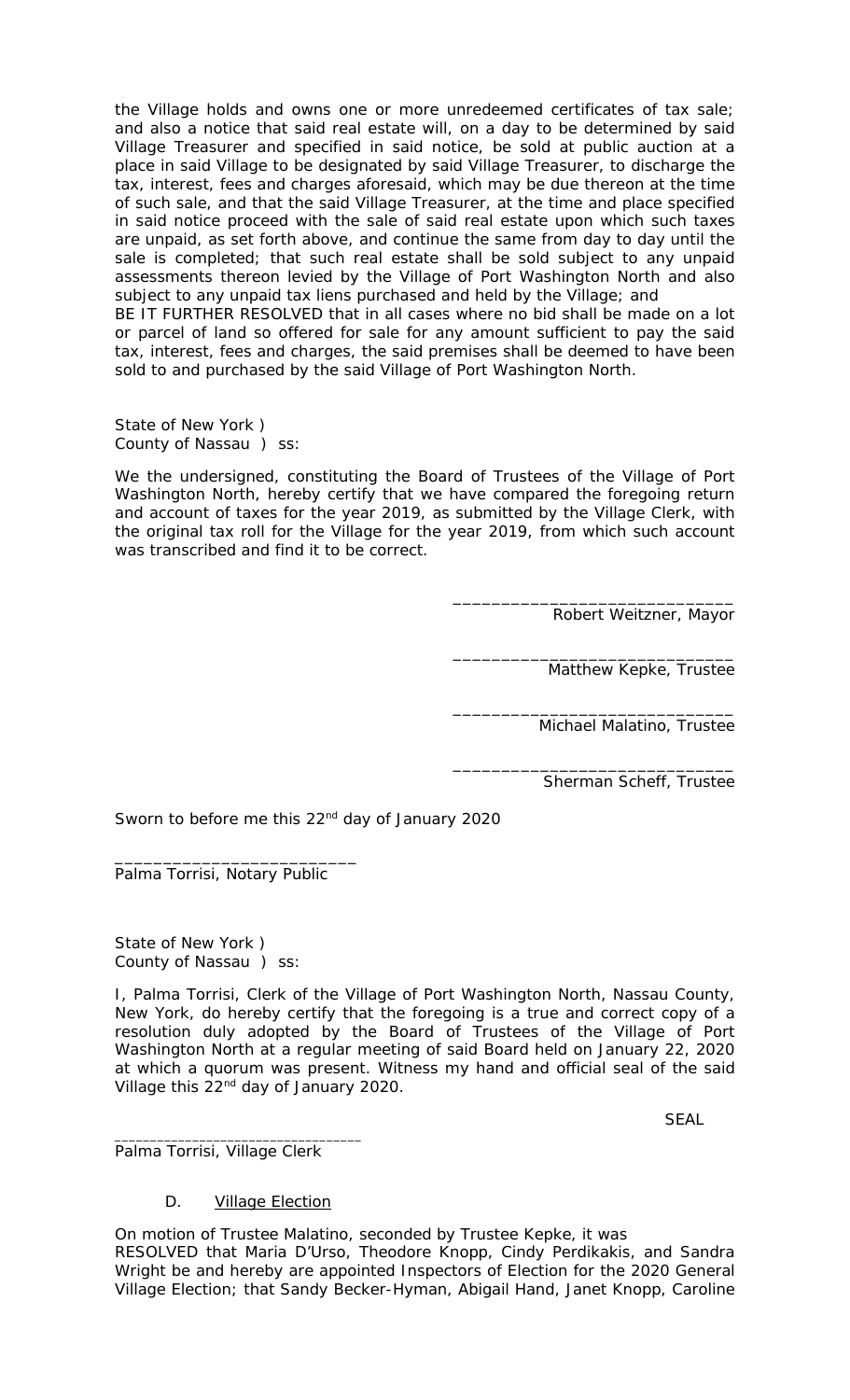Mastropieri, Stanley Strauss and Peter Vanzer be and hereby are appointed Alternate Inspectors of Election, and that said Cindy Perdikakis be and hereby is appointed Chairperson of said Inspectors; and

BE FURTHER RESOLVED that Judith Epstein and Cindy Perdikakis shall prepare the Register of Voters for the General 2020 Election of the Village of Port Washington North on Thursday, March 12, 2020 at the Village Hall, 3 Pleasant Avenue, Port Washington, New York, commencing at 9:00 a.m.; and

BE IT FURTHER RESOLVED that said Inspectors, Alternate Inspectors and persons preparing the Register of Voters, except for the Chairperson, shall be compensated at the rate of \$175.00 per day and that said Chairperson shall be compensated at the rate of \$200.00 per day.

Vote was recorded as follows: Trustee Kepke-aye, Trustee Malatino-aye, Trustee Scheff-aye, Mayor Weitzner-aye. Motion carried.

# E. Grievance Day

On motion of Trustee Scheff, seconded by Trustee Malatino, it was unanimously RESOLVED that on the 18<sup>th</sup> day of February 2020, at the Village Hall, 3 Pleasant Avenue, Port Washington, New York 11050, the Board of Trustees and the Assessor will meet for the purpose of hearing complaints in relation to assessments from 10:00 a.m. to 2:00 p.m. on said day. Each complainant shall file with the Village Clerk on or before February 18, 2020 a statement under oath, specifying the respect in which the assessment complained of is incorrect, which statement must be made by the person whose property is assessed or by some person authorized to make such statement who has the knowledge of the facts stated therein.

# 3. Treasurer

A. On motion of Trustee Scheff, seconded by Trustee Malatino, it was unanimously

RESOLVED that the reading of the General Fund Abstract of Vouchers #217, totalling \$79,029.61, be waived and that it be and hereby is approved as prepared by Treasurer Bella.

B. Budget Report

On motion of Trustee Scheff, seconded by Trustee Malatino, it was unanimously RESOLVED that the Budget Report as of December 31, 2019, showing the General Fund Balance to be \$1,908,147.83 and the Trust & Agency Fund Balance to be \$29,549.20, and the modifications contained therein, be and hereby are accepted as prepared by Treasurer Bella.

Trustee Scheff stated that he has reviewed the bank statement reconciliations for December 2019.

# 4. Reports

# A. Public Works

On motion of Trustee Malatino, seconded by Trustee Scheff, it was unanimously RESOLVED that the Public Works Department report for the month of January 2020 be and hereby is accepted as submitted by Superintendent Novinski.

B. Building Department

1. On motion of Trustee Malatino, seconded by Trustee Kepke, it was unanimously

RESOLVED that the Building Department report for January 2020 be and hereby is accepted as submitted by Superintendent Barbach.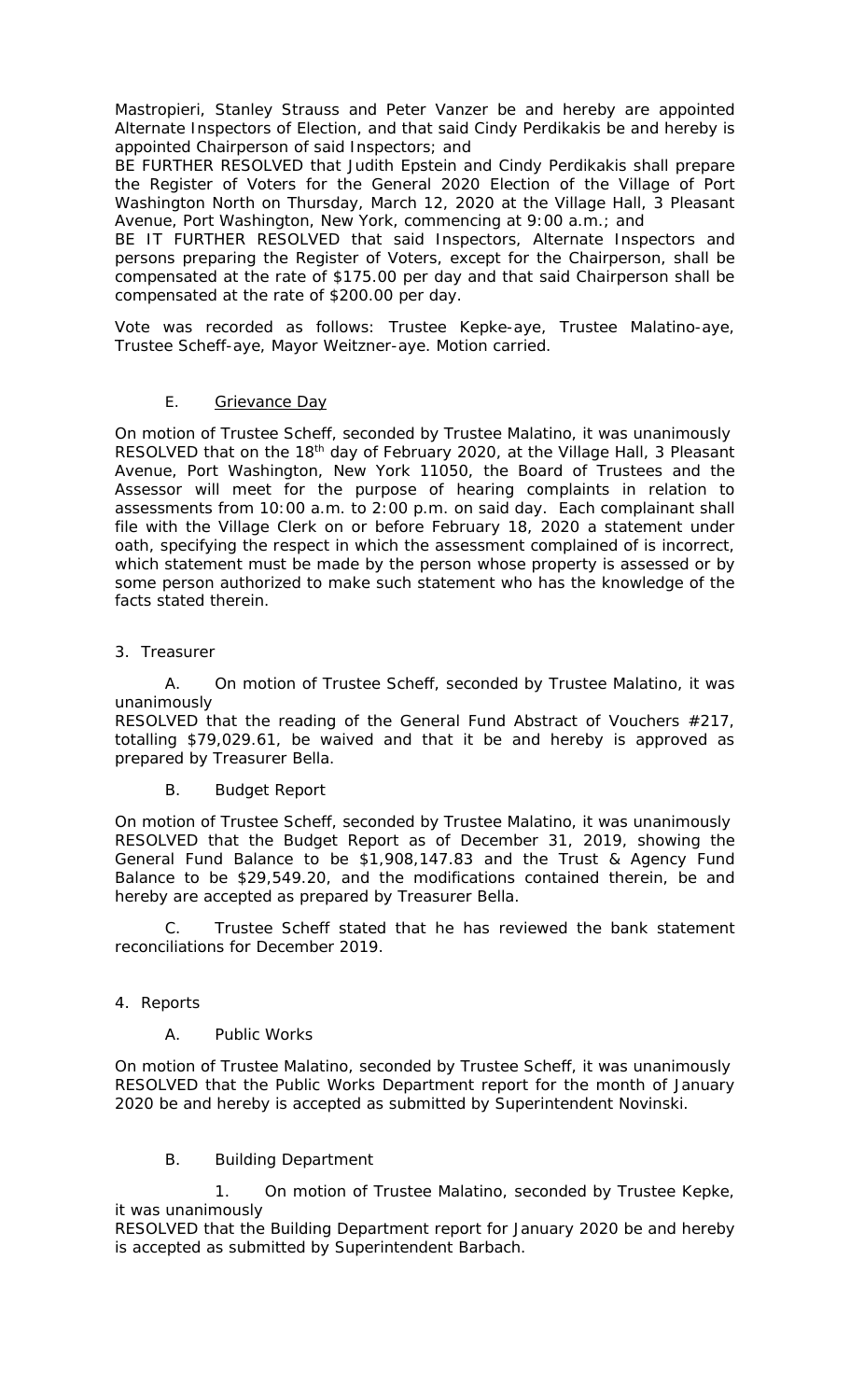2. Upon complaint by Sam Glasser, the Board directed the Building Department to inform T.J.Maxx and Target that they are required to maintain their shopping carts on their premises.

3. The Board directed the Building Department to send a letter to the owner of 10/12 Marlin Lane to have the large beehive removed from their rear yard.

#### C. Emergency Management & Traffic Safety

On motion of Trustee Scheff, seconded by Trustee Kepke, it was unanimously RESOLVED that the Emergency Management and Traffic Safety reports for the month of January 2020 be and hereby are accepted as presented by Commissioner Kaplan.

### D. Justice Court

The Board accepted the Justice Court reports for November 2019.

#### 5. Business

### A. Conditional Use - Biener Auto Group, 101 Winners Circle

### **DECISION ON THE APPLICATION OF BIENER AUTO GROUP, INC., FOR A CONDITIONAL USE PERMIT TO PERMIT PARKING AND STORAGE OF MOTOR VEHICLES AT THE PREMISES LOCATED AT 101 WINNERS CIRCLE a/k/a 382 CHANNEL DRIVE, PORT WASHINGTON, NEW YORK.**

Public Hearings were conducted before the Village of Port Washington North Board of Trustees held at Port Washington North Village Hall located at 3 Pleasant Avenue, Port Washington New York 11050, on November 20, 2019 and December 18, 2019, respectively.

**APPLICATION** of Biener Auto Group, Inc., located at 795 Northern Boulevard, Great Neck, New York, request for a conditional use permit pursuant to Section 176-106 B(14) of the Port Washington North Village Code to permit applicant the conditional use of storage and parking of up to 240 motor vehicles on the premises located at 101 Winners Circle, a/k/a 382 Channel Drive, Port Washington, New York, more fully described as Section 4 Block 123 Lot(s) 18, 20, 23, 24, 43 and 50, of the Nassau County Tax Map. The Zoning District Economic Development B currently does not permit the storage of motor vehicles at this site.

On a motion made by Trustee Scheff, seconded by Trustee Kepke and carried, application is GRANTED WITH CONDITIONS

#### **GRANTED WITH CONDITIONS**

The property that is the subject of this application is Zoned Economic Development B District since July 2005.

The applicant is before the Village of Port Washington North Board of Trustees seeking permission to use the described premises for the outdoor storage and parking of up to 240 motor vehicles at said premises.

After hearing all the evidence and testimony at two public hearings on November 20, 2019 and December 18, 2019, respectively and examining the exhibits the Village of Port Washington North Board of Trustees determines that due to the unique circumstances regarding this property, and in taken into consideration the properties in the surrounding area and community, that the general character of the neighborhood will not change if said application is granted and under certain conditions. Additionally, there will not be a detriment to nearby properties if the Conditional Use Permit is granted with certain specified conditions.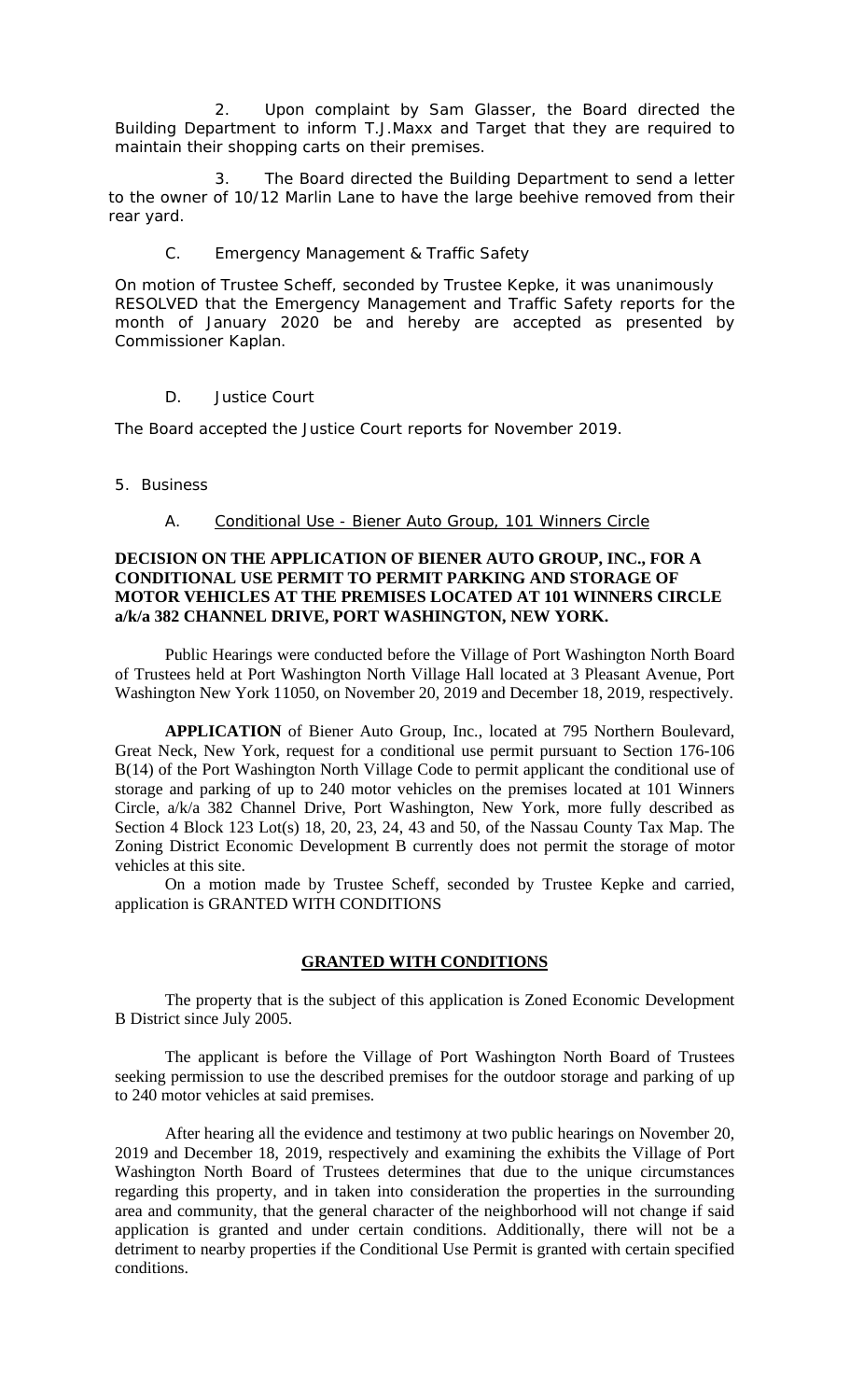The Board of Trustees established itself as lead agency and determines that the action constitutes an unlisted action pursuant to Section 617.2 of the SEQRA Regulations and has further determined that the action will not result in any significant adverse impacts on the environment. A Short Environmental Assessment Form was submitted on October 7, 2019.

The Board of Trustees has determined after weighing the testimony and exhibits that the application for a conditional use permit for the outdoor storage and parking of motor vehicles at said described location is granted conditionally upon compliance with the following conditions:

**Operation of delivery trucks:** All transportation of motor vehicles to and from the location shall be from the hours of 8:00 a.m-4:00 p.m, Monday through Friday. No other days or times for delivery shall be allowed. All deliveries shall be limited to the designated location that is part of this application.

**The applicant is limited to motor vehicles and sports utility vehicles.** 

**At no time shall there be more than 240 vehicles stored and/or parked at said location.** 

**Applicant is to use there best efforts to stay on main roads and avoid residential neighborhoods. Applicant is not permitted to use any road that commercial trucks are not permitted.**

**The Conditional Use permit shall expire on July 22, 2020**, and applicant shall appear before the Board of Trustees prior to said expiration for an extension to the Conditional Use Permit for a peiod of time as decided by the majority of the Board of Trustees. Any extension of the Conditional Use Permit is in the sole discreation of the Board of Trustees.

Accordingly, this application is granted with conditions the conditions as outlined above.

Vote was recorded as follows: Trustee Kepke-aye, Trustee Malatino-aye, Trustee Scheff-aye, Mayor Weitzner-aye. Motion carried.

# B. Street Sweeping

Clerk Torrisi reported that the following bids were received by 10:00 a.m. on January 21, 2020 for the Street Sweeping 2020, 2021 & 2022 contract:

|                           | 2020     | 2021     | 2022     |
|---------------------------|----------|----------|----------|
| Coastal Contracting Corp. | 462,250. | 462,250. | 462,250. |
| Dejana Industries LLC     | 38,150.  | 38,150.  | 38,150.  |
| Dom's Lawnmaker Inc.      | 54,200.  | 55,284.  | 56,383.  |
| John McGowan & Sons Inc.  | 32,500.  | 33,500.  | 34,500.  |

Superintendent Novinski recommended John McGowan & Sons as the lowest responsible bidder. On motion of Trustee Malatino, seconded by Trustee Kepke, it was unanimously

RESOLVED that the contract for Street Sweeping, for the year 2020 be and hereby is awarded to John McGowan & Sons Inc. as the lowest responsible bidder, and as more particularly set forth in its bid document dated January 20, 2020.

# C. LOSAP Intermunicipal Agreement

On motion of Trustee Kepke, seconded by Trustee Malatino, it was unanimously

RESOLVED that the Village of Port Washington North enter into an Intermunicipal Agreement regarding the Length of Service Awards Program ("LOSAP") between and among the Town of North Hempstead, the Incorporated Village of Port Washington North, the Incorporated Village of Flower Hill, the